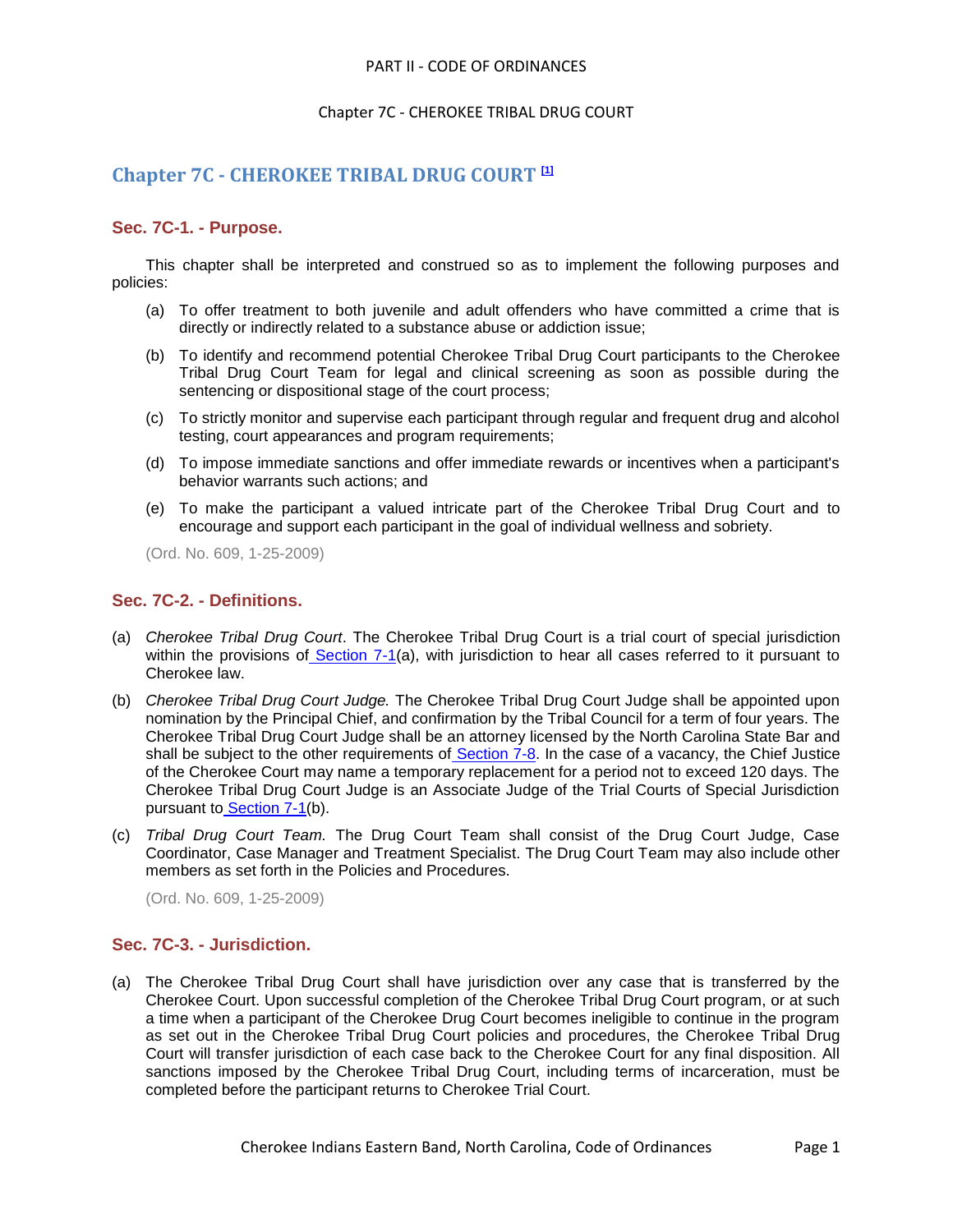#### PART II - CODE OF ORDINANCES

#### Chapter 7C - CHEROKEE TRIBAL DRUG COURT

- (b) Referrals to the Cherokee Tribal Drug Court may be made by the Cherokee Court once a criminal defendant has plead guilty of or has been convicted of at least one criminal charge where alcohol or drugs are involved. Cherokee Tribal Drug Court referrals may be made as a part of a conditional sentence or may be made as part of a split or suspended sentence.
- (c) Once a referral is made to the Cherokee Tribal Drug Court, the participant shall be assigned to a caseworker who shall begin the eligibility process as set out in the Policy and Procedures Manual. The Cherokee Drug Court Judge shall order any ineligible individuals back to the Cherokee Trial Court for final disposition of the defendant's case(s) pursuant to the Policies and Procedures Manual. Individuals who are determined to be eligible by the Cherokee Drug Court Team may enter the Cherokee Tribal Drug Court.

(Ord. No. 609, 1-25-2009)

## **Sec. 7C-4. - Reserved.**

#### **Sec. 7C-5. - Rules of Evidence.**

The Rules of Evidence adopted by the Eastern Band of Cherokee Indians shall not apply in any Cherokee Tribal Drug Court proceedings. The Cherokee Tribal Drug Court shall not be a court of record. All information obtained from or disclosed by a participant under the jurisdiction of Cherokee Tribal Drug Court is privileged and confidential information. However, confidential information may always be disclosed after the participant has signed a proper consent form, even if it is protected by Federal confidentiality regulations. The regulations also permit disclosure without a participant's consent in several situations, including medical emergencies, program evaluations and communications among program staff. Offenders who refuse to sign consent forms permitting essential communications can be excluded form treatment or be terminated form Cherokee Tribal Drug Court. Additionally, a judge may order disclosure as allowed by federal, tribal and state law.

(Ord. No. 609, 1-25-2009)

# **Sec. 7C-6. - Cherokee Tribal Drug Court procedures.**

- (a) *Establishment of policies and procedures.*
	- (1) Policies and procedures for the Cherokee Tribal Drug Court shall be established by the Cherokee Tribal Drug Court Team.
	- (2) Thereafter, the Cherokee Tribal Drug Court Team shall amend and modify the policies and procedures as necessary to improve the Cherokee Tribal Drug Court process. Any such amendments or modifications shall be by a majority vote at a Cherokee Tribal Drug Court Team meeting with each member eligible to carry one vote and notice of the meeting must be given to each member of the Cherokee Tribal Drug Court Team at least seven days prior to the meeting.
	- (3) In order for the policies and procedures to be amended or modified, there shall be present at the Cherokee Tribal Drug Court Team meeting the judge and a least four other members of the Cherokee Tribal Drug Court Team.
- (b) *Sessions.*
	- (1) All Cherokee Tribal Drug Court sessions shall be closed to the public except for invited guests as allowed by HIPAA regulations.
	- (2) The Cherokee Tribal Drug Court is strictly a non-adversarial forum and there shall be no prosecuting or defense attorneys allowed to participate in any court proceedings.